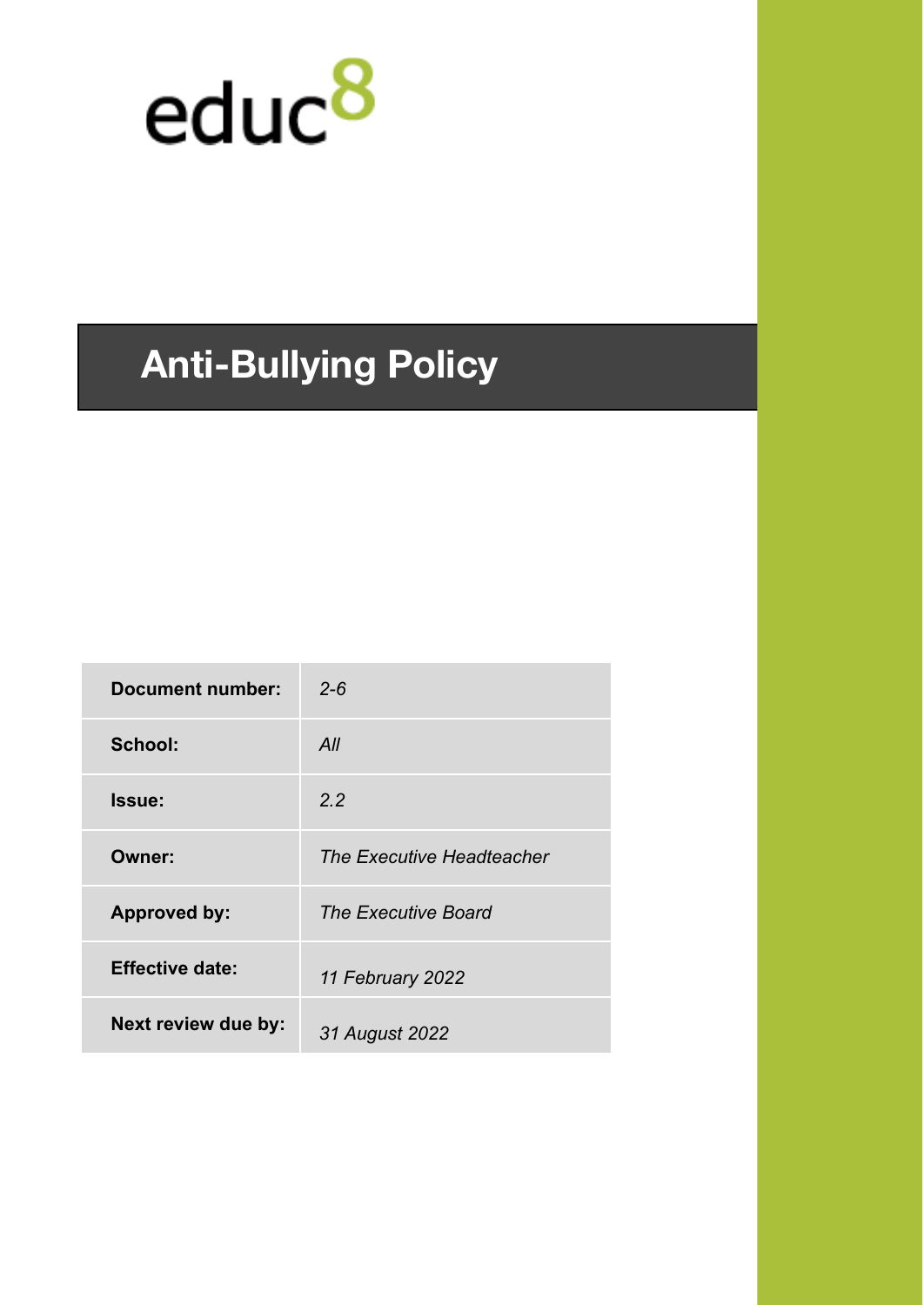| <b>Sub-policy</b>              | Document #: | <b>Issue:</b>      |
|--------------------------------|-------------|--------------------|
| <b>ISO 9001 - Educ8</b>        | $2 - 6$     | 2.2                |
| Title:<br><b>Anti-Bullying</b> |             | Page #:<br>2 of 14 |

#### <span id="page-1-0"></span>**1. Contents**

| <b>Contents</b>                                   | $\boldsymbol{2}$ |
|---------------------------------------------------|------------------|
| <b>Issue and Revision History</b>                 | 3                |
| <b>Summary</b>                                    | $\boldsymbol{4}$ |
| <b>Document Release</b>                           | 4                |
| <b>Purpose</b>                                    | 4                |
| <b>Scope</b>                                      | 4                |
| <b>Definitions and Acronyms</b>                   | 5                |
| <b>Policy</b>                                     | 5                |
| 8.1 Policy Aims                                   | 5                |
| 8.2 Definition of Bullying                        | 6                |
| 8.3 Signs of Bullying                             | $\overline{7}$   |
| 8.4 Preventative Measures                         | 8                |
| 8.5 Definition of Cyberbullying                   | 9                |
| 8.6 Cyberbullying - Preventative Measures         | 10               |
| 8.7 Procedures for Dealing with Reported Bullying | 11               |
| <b>Metrics</b>                                    | 12               |
| <b>Quality Records</b>                            | 13               |
| <b>Appendix A - Contacts</b>                      | 13               |
|                                                   |                  |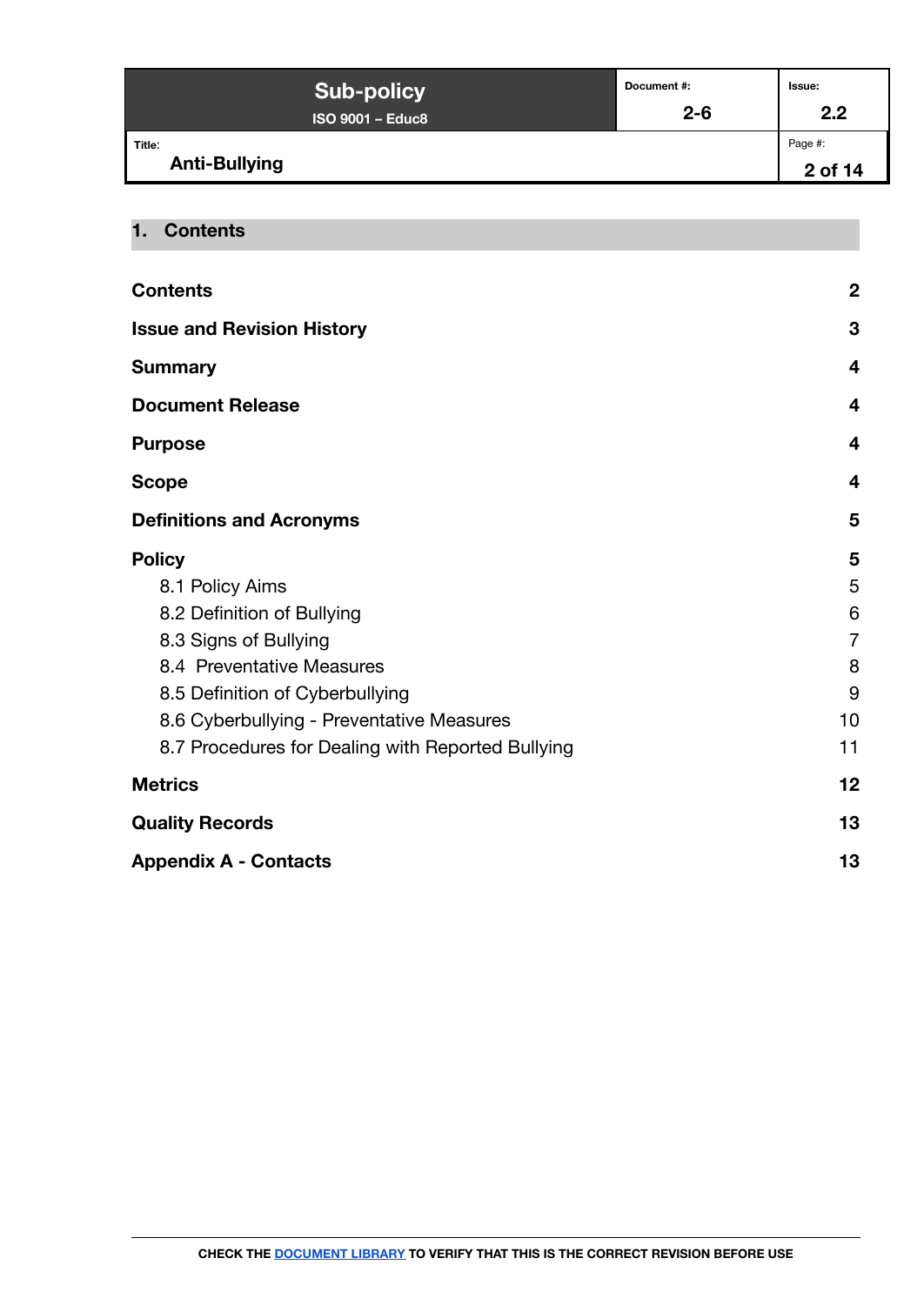| <b>Sub-policy</b>              | Document #: | Issue:             |
|--------------------------------|-------------|--------------------|
| <b>ISO 9001 - Educ8</b>        | $2 - 6$     | 2.2                |
| Title:<br><b>Anti-Bullying</b> |             | Page #:<br>3 of 14 |

# <span id="page-2-0"></span>**2. Issue and Revision History**

| <b>Issue</b> | <b>Description</b>        | <b>Author</b> | <b>Effective</b><br><b>Date</b> |
|--------------|---------------------------|---------------|---------------------------------|
| 1.0          | <b>Initial Release</b>    | D.Payne       | 29/08/17                        |
| 2.0          | Re-write                  | D. Payne      | 11/09/19                        |
| 2.1          | <b>Annual Review</b>      | S.Thornton    | 15/10/21                        |
| 2.2          | Update                    | O. Howell     | 07/02/22                        |
|              | 8.1 Policy Aims           |               |                                 |
|              | 8.4 Preventative measures |               |                                 |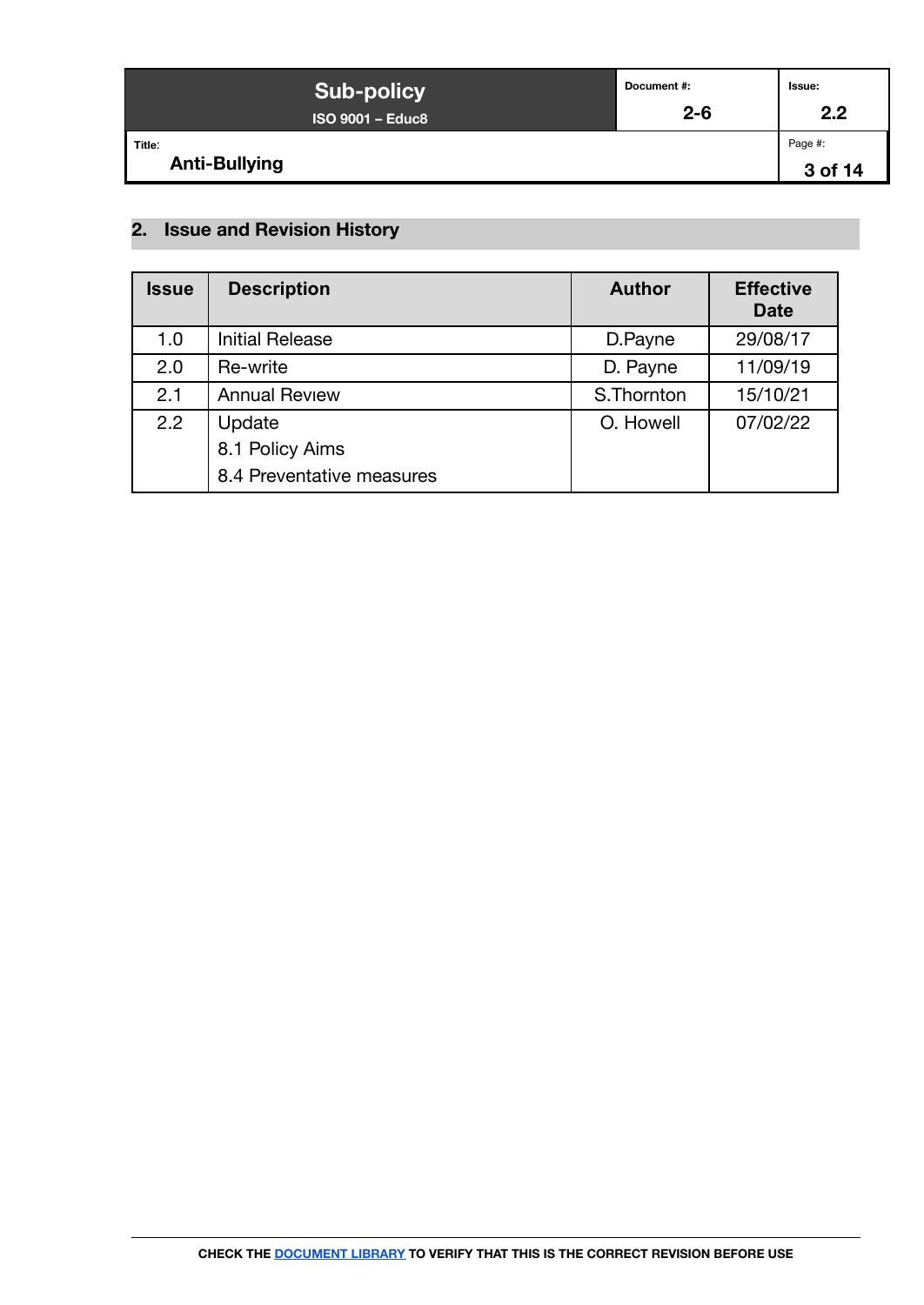| <b>Sub-policy</b>              | Document #: | Issue:             |
|--------------------------------|-------------|--------------------|
| <b>ISO 9001 - Educ8</b>        | $2 - 6$     | 2.2                |
| Title:<br><b>Anti-Bullying</b> |             | Page #:<br>4 of 14 |

#### <span id="page-3-0"></span>**3. Summary**

The Educ8 Curriculum is designed to meet the needs of each learner. This will be achieved by a specific focus on developing personal, social and psychological skills. This will equip every young person with the knowledge, skills and understanding they will need for a fulfilling adult life.

The curriculum design includes PSHE, Tutorials, Functional Skills English and Maths, Vocational theory and Vocational Practical lessons in order to help prepare the learners for further education and future employment.

#### <span id="page-3-1"></span>**4. Document Release**

This document has been reviewed in accordance with the Educ8 Quality System and the requirements of this policy/procedure. Staff have been made aware of its issue, including any updates/amendments to its contents and where necessary appropriate training has been provided to those staff.

Where policies are available for download online, the previous version is removed and this new version replaces it.

The release of this document is indicated by the effective date.

#### <span id="page-3-2"></span>**5. Purpose**

This policy is written to try and prevent and deal with any behaviour deemed as bullying. The implementation of this policy will create an ethos where bullying is regarded as unacceptable so that a safe and secure environment is created for everyone to learn and work in. All members of Educ8 have a responsibility to recognise bullying when it occurs and take appropriate action in accordance with this policy.

#### <span id="page-3-3"></span>**6. Scope**

This policy/procedure applies to all Learners, staff (including work experience students and volunteers), the SLT and Executive Board.

Educ8 staff should read **[5-1 Harassment of Staff including](https://docs.google.com/document/d/1pwskuuKM-Lb7q8QgXC3u7KUZn3EoW8IxIt9JlfTw7Dk/edit) Bullying** for further information concerning bullying in the workplace.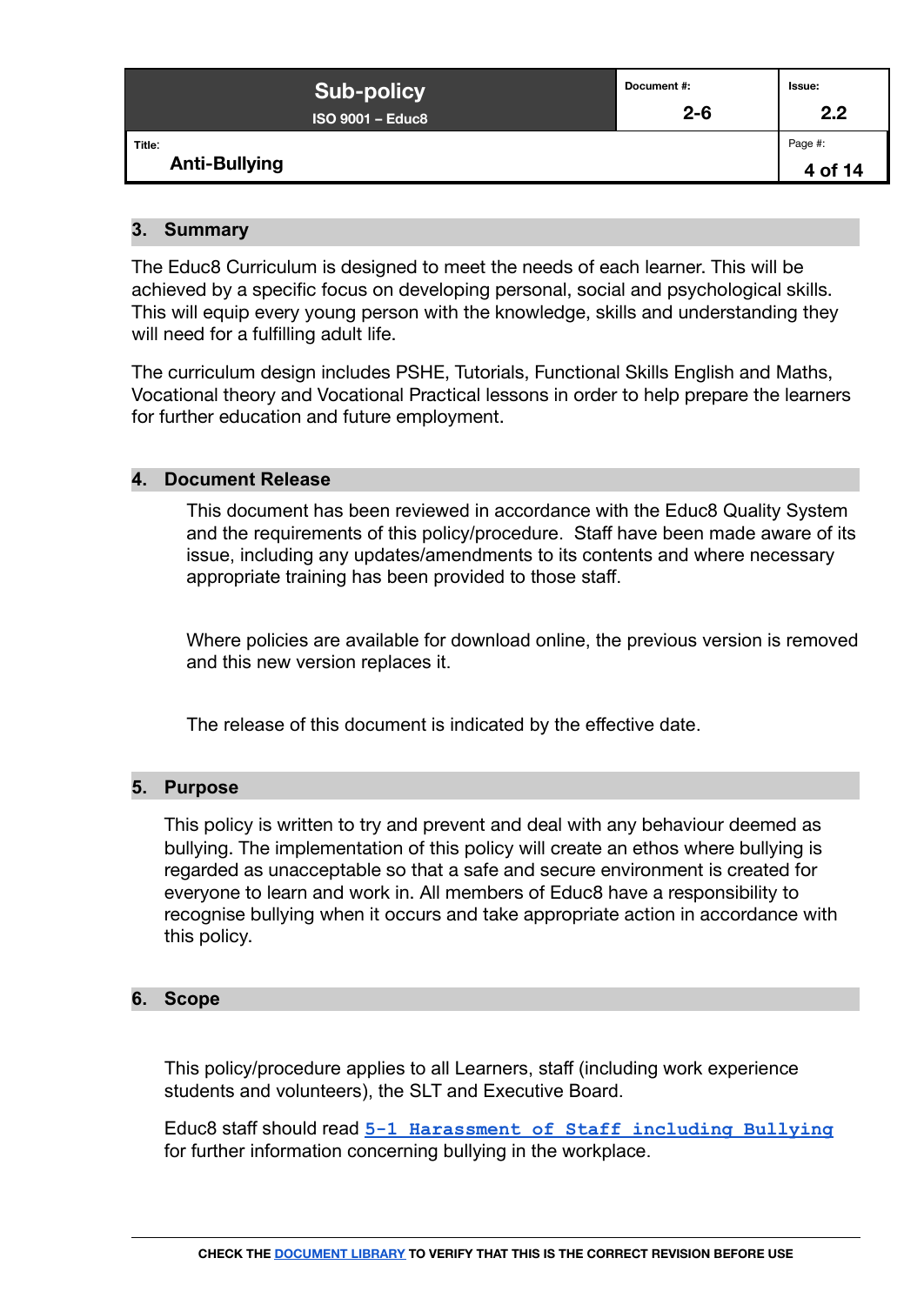| <b>Sub-policy</b><br><b>ISO 9001 - Educ8</b> | Document #:<br>$2 - 6$ | Issue:<br>2.2      |
|----------------------------------------------|------------------------|--------------------|
| Title:<br><b>Anti-Bullying</b>               |                        | Page #:<br>5 of 14 |
|                                              |                        |                    |

#### <span id="page-4-0"></span>**7. Definitions and Acronyms**

| <b>Delivery Staff</b>  | Staff employed by Educ8 to provide instruction<br>and tutoring services                                                 |
|------------------------|-------------------------------------------------------------------------------------------------------------------------|
| Learners               | All students, participants and users of Educ8<br>learning programmes. Generally these are<br>under 18 years of age.     |
| School                 | Educ8 Alternative Education Site registered<br>with OfSTED as an independent school.                                    |
| <b>SLT</b>             | Senior Leadership Team                                                                                                  |
| Head of School         | Educ8 Staff member with management and<br>leadership responsibility for an Educ8<br><b>Alternative Education School</b> |
| <b>Executive Board</b> | Directors/Senior staff with Governance<br>responsibilities for the school(s)                                            |
| <b>PSHE</b>            | Personal, social, health and economic<br>education                                                                      |
| DSL.                   | Designated Safeguarding Lead. This as an<br>Educ8 employee with responsibility for<br>Safeguarding.                     |
| I ADO                  | The Local Authority Designated Officer                                                                                  |
|                        |                                                                                                                         |

#### <span id="page-4-1"></span>**8. Policy**

#### <span id="page-4-2"></span>**8.1 Policy Aims**

This Policy draws on the government guidance "Preventing and Tackling Bullying", (July 2017) and the Cyberbullying: Advice for headteachers and school staff (2014). This is a document of the Government's legal obligations, the powers that schools have to tackle bullying, and the principles that underpin the most effective anti-bullying strategies in schools. This Policy is also mindful of the Equality Act of 2010 and the protected characteristics outlined therein, the Education Act of 2011, and of ["Keeping Children Safe in Education" \(September](https://www.gov.uk/government/publications/keeping-children-safe-in-education--2) 2021)

The aims of this policy are:

• To develop and maintain a community based upon respect, good manners and fair play; and to maintain a culture of vigilance through regular monitoring and evaluation of anti-bullying measures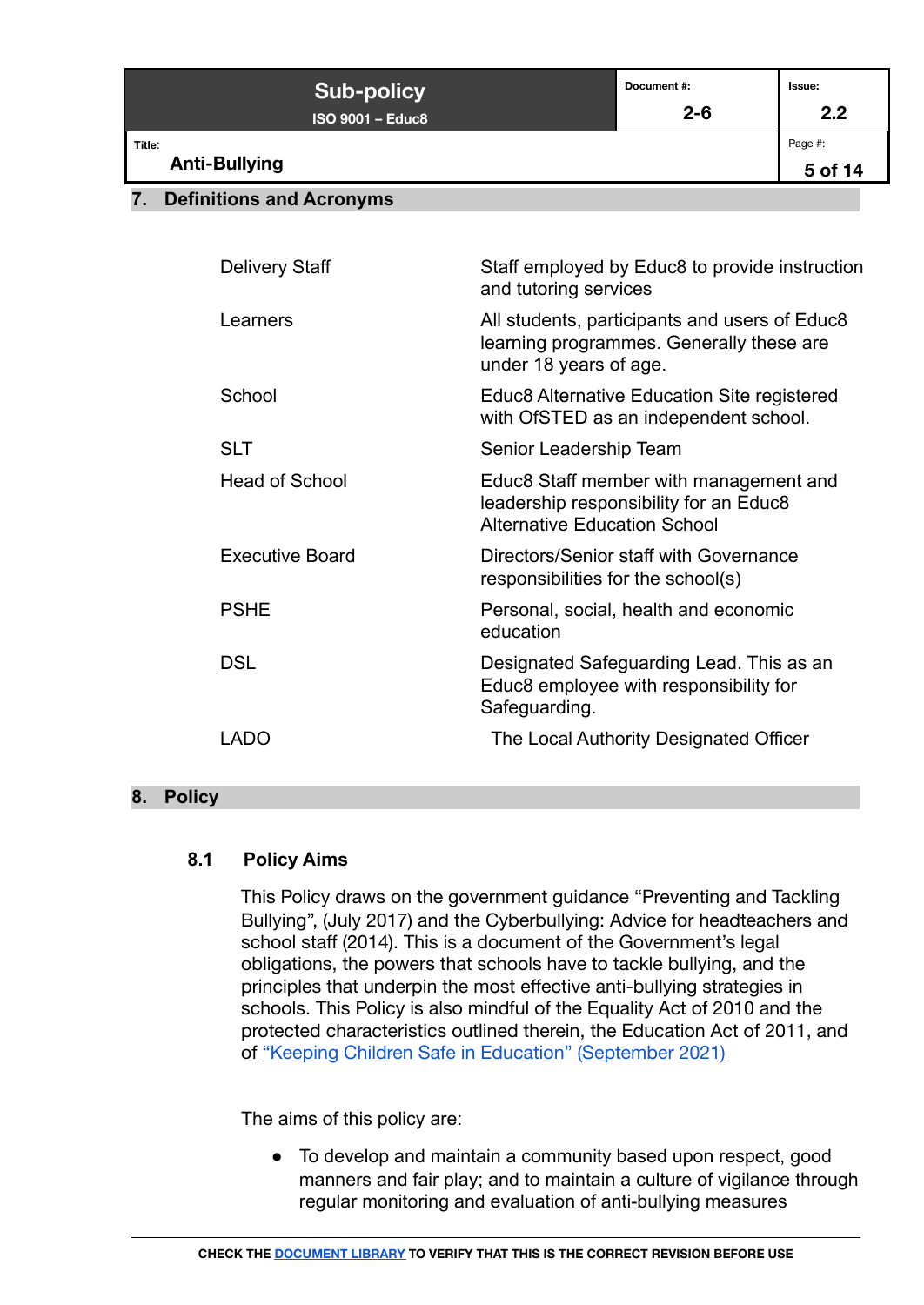|                                | <b>Sub-policy</b><br><b>ISO 9001 - Educ8</b>                                                                                        | Document #:<br>$2 - 6$ | Issue:<br>2.2      |
|--------------------------------|-------------------------------------------------------------------------------------------------------------------------------------|------------------------|--------------------|
| Title:<br><b>Anti-Bullying</b> |                                                                                                                                     |                        | Page #:<br>6 of 14 |
| $\bullet$                      | To provide a safe and caring environment that is free from violence<br>and any form of harassment                                   |                        |                    |
|                                | To assist in developing every end-users well-being and full potential<br>by encouraging a relaxed, but orderly, atmosphere          |                        |                    |
|                                | To promote care and support for each other                                                                                          |                        |                    |
|                                | To ensure that bullying is clearly defined and different kinds of<br>bullying are recognised by both staff and end-users            |                        |                    |
|                                | To ensure that all learners are supported regardless of there age,<br>race, religion, gender, sexual orientation and/or disability  |                        |                    |
|                                | To ensure that the signs of bullying are clearly understood by staff<br>and senior students                                         |                        |                    |
|                                | To ensure that staff and end-users understand how to prevent and<br>respond to bullying and report and record incidents of bullying |                        |                    |
| $\bullet$                      | To ensure that we work effectively with all end-users, whether victim<br>or bully, to manage and improve their behaviour            |                        |                    |

#### <span id="page-5-0"></span>**8.2 Definition of Bullying**

Bullying may be defined as the intentional hurting, harming or humiliating of another person by physical (including sexual/sexist, unwanted physical contact or abusive comments), verbal (including mobile phones), cyber through the use of an electronic device (including chat room, mobile phone SMS/text messages, email, social networking sites and photographs), and emotional means (by excluding, tormenting or spreading malicious rumours, excluding someone from a social group, extortion; wilful destruction of someone else's work or property). It may be repeated over time and intentionally hurts another pupil or group, for example, on grounds of race, religion, culture, sex, gender, homophobia, special educational needs and disability, because a child is adopted or is a carer. A bully may be a person who habitually seeks to harm or intimidate those who they perceive as vulnerable.

It can involve manipulating a third party to tease or torment someone. It can involve complicity that falls short of direct participation. Bullying is often hidden and subtle. It can also be overt and intimidatory. As a Educ8 we challenge low-level disruption and the use of offensive language which can in turn have a significant impact on others, we do not allow this to be dismissed as banter, early intervention helps to set clear expectations of the behaviour that is and isn't acceptable and help stop negative behaviours escalating.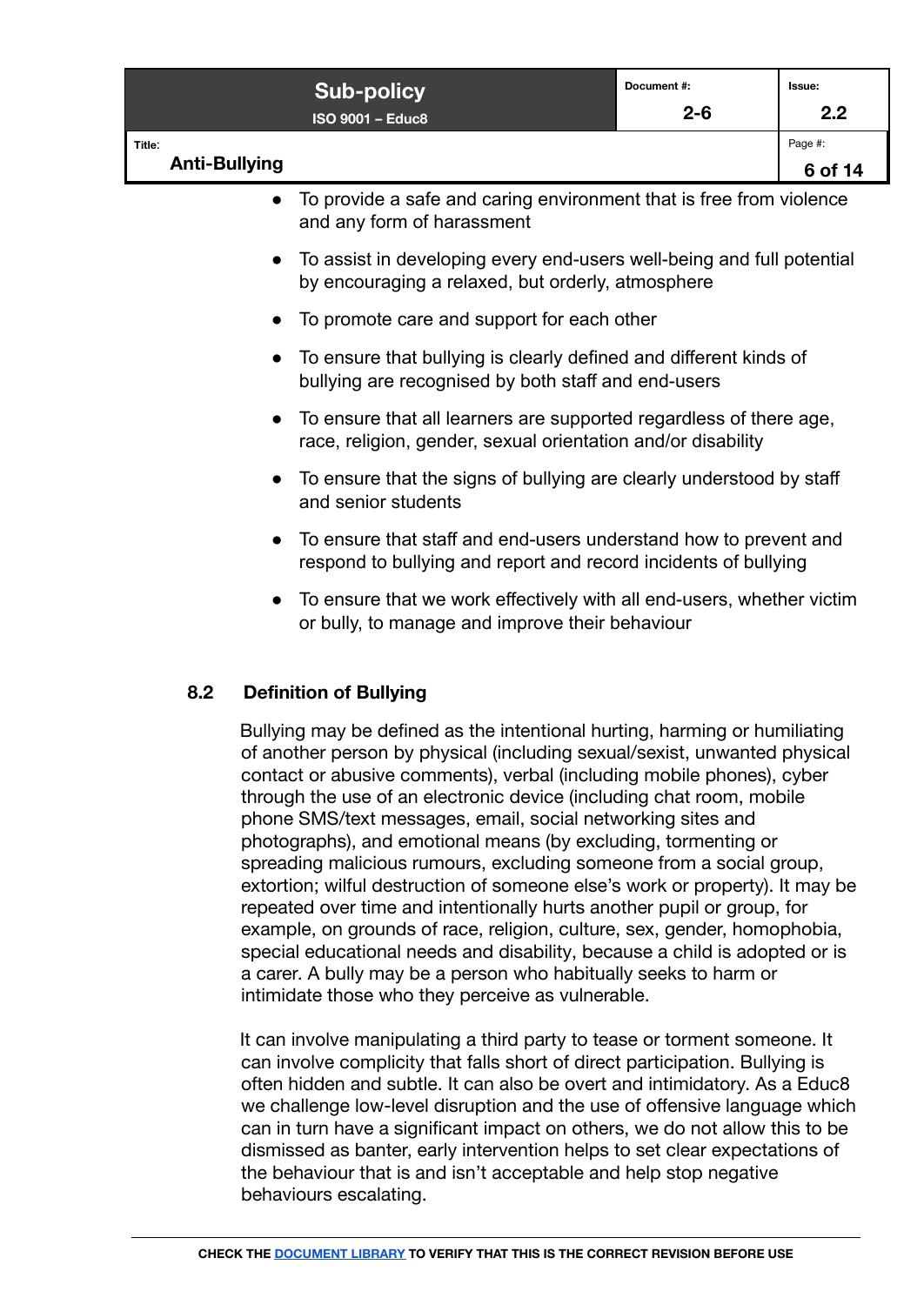| <b>Sub-policy</b>              | Document#: | <b>Issue:</b>      |
|--------------------------------|------------|--------------------|
| <b>ISO 9001 - Educ8</b>        | $2 - 6$    | 2.2                |
| Title:<br><b>Anti-Bullying</b> |            | Page #:<br>7 of 14 |

Bullying can happen anywhere and at any time, and be physical and emotional. We always treat it very seriously as bullying, particularly severe or persistent bullying, can result in psychological problems for the victim. It conflicts sharply with the Educ8's **[3 Equality](https://docs.google.com/document/d/1Q4W0hBw-4ncleQ1RCMhjJGu0Ri7RwXsV4omTMNZ4EXY/edit#)** and **[3-1 Diversity](https://docs.google.com/document/d/1-MLCsTWo6pGJ_BZ0s4lE_RXCpSWvMEcu235v5aBB5mA/edit#)** policy, as well as with its social and moral principles.

Although bullying in itself is not a specific criminal offence in the UK, it is important to bear in mind that some types of harassing or threatening behaviour – or communications – could be a criminal offence, for example under the Protection from Harassment Act 1997, the Malicious Communications Act 1988, the Communications Act 2003, and the Public Order Act 1986 and the Public Sector Equality Duty of the Equality Act 2010.

When there is 'reasonable cause to suspect that a child is suffering, or is likely to suffer, significant harm' a bullying incident should be addressed as a child protection concern under the Children Act 1989.

#### <span id="page-6-0"></span>**8.3 Signs of Bullying**

Changes in behaviour that may indicate that a pupil is being bullied include:

- Unwillingness to return to Educ8
- Displays of excessive anxiety, becoming withdrawn or unusually quiet
- Failure to produce work, or producing unusually bad work, or work that appears to have been copied, interfered with or spoilt by others
- Books, bags and other belongings suddenly go missing, or are damaged
- Change to established habits (e.g. giving up on favourite lessons/subjects, change to accent or vocabulary)
- Diminished levels of self confidence
- Frequent complaints of sickness with symptoms such as stomach pains, headaches
- Frequent absence, erratic attendance, late arrival to class
- Unexplained cuts and bruises
- Choosing the company of adults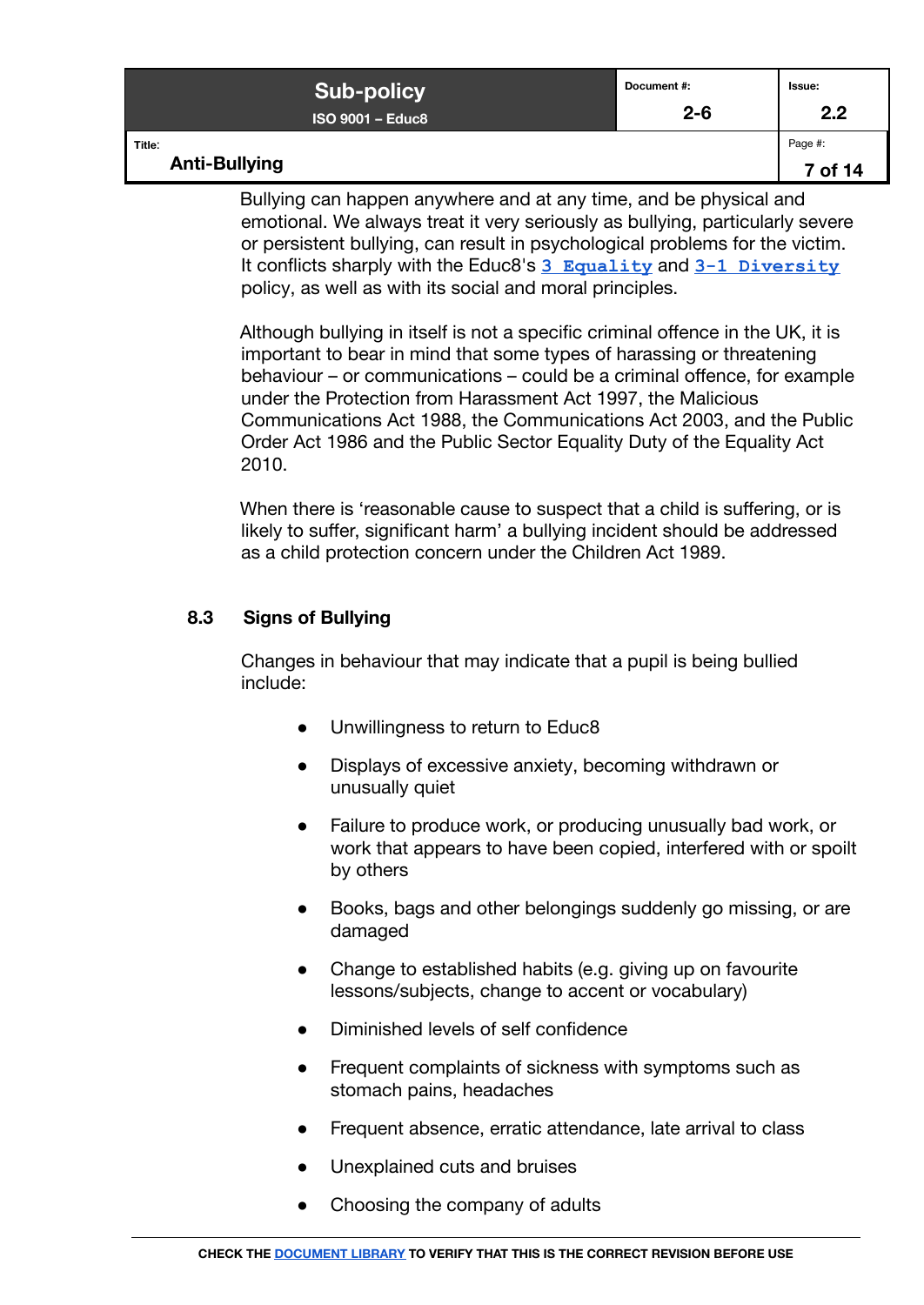|                                | <b>Sub-policy</b><br><b>ISO 9001 - Educ8</b> | Document #:<br>$2 - 6$ | <b>Issue:</b><br>2.2 |
|--------------------------------|----------------------------------------------|------------------------|----------------------|
| Title:<br><b>Anti-Bullying</b> |                                              |                        | Page #:<br>8 of 14   |
|                                |                                              |                        |                      |

- Displaying repressed body language and poor eye contact
- Difficulty in sleeping, experiencing nightmares
- Talking of suicide or running away

Although there may be other causes for some of the above symptoms, a repetition of, or a combination of these possible signs of bullying should be investigated by parents and Lead Tutors.

#### <span id="page-7-0"></span>**8.4 Preventative Measures**

We take the following preventative measures:

- We raise awareness of staff through training, so that the principles of the Educ8 policy are understood, legal responsibilities are known, action is defined to resolve and prevent problems, and sources of support are available
- We take action to reduce the risk of bullying at times and in places where it is most likely
- Staff are always on duty at times when end-users are not in class and patrol our site, particularly areas where bullying might occur. They are trained to be alert to inappropriate language or behaviour
- All our end-users are encouraged to tell a member of staff at once if they know that bullying is taking place. This is then passed to the relevant Lead Tutor for investigation
- We use induction to explain the Educ8 policy on bullying to end-users
- All reported incidents are recorded and investigated at once. End-users may be asked to record a written statement to support investigations; all end-users are separated and supervised in the event of this taking. We always monitor reported incidents
- The staff team are expected to handle any incidents as an immediate priority, and are alert to possible signs of bullying
- Our senior leadership team gives support and guidance to other staff on handling and reporting incidents, and on the follow-up work with both victims and bullies
- Where necessary, and if requested by parents, Educ8 can provide details of external support services. We can also provide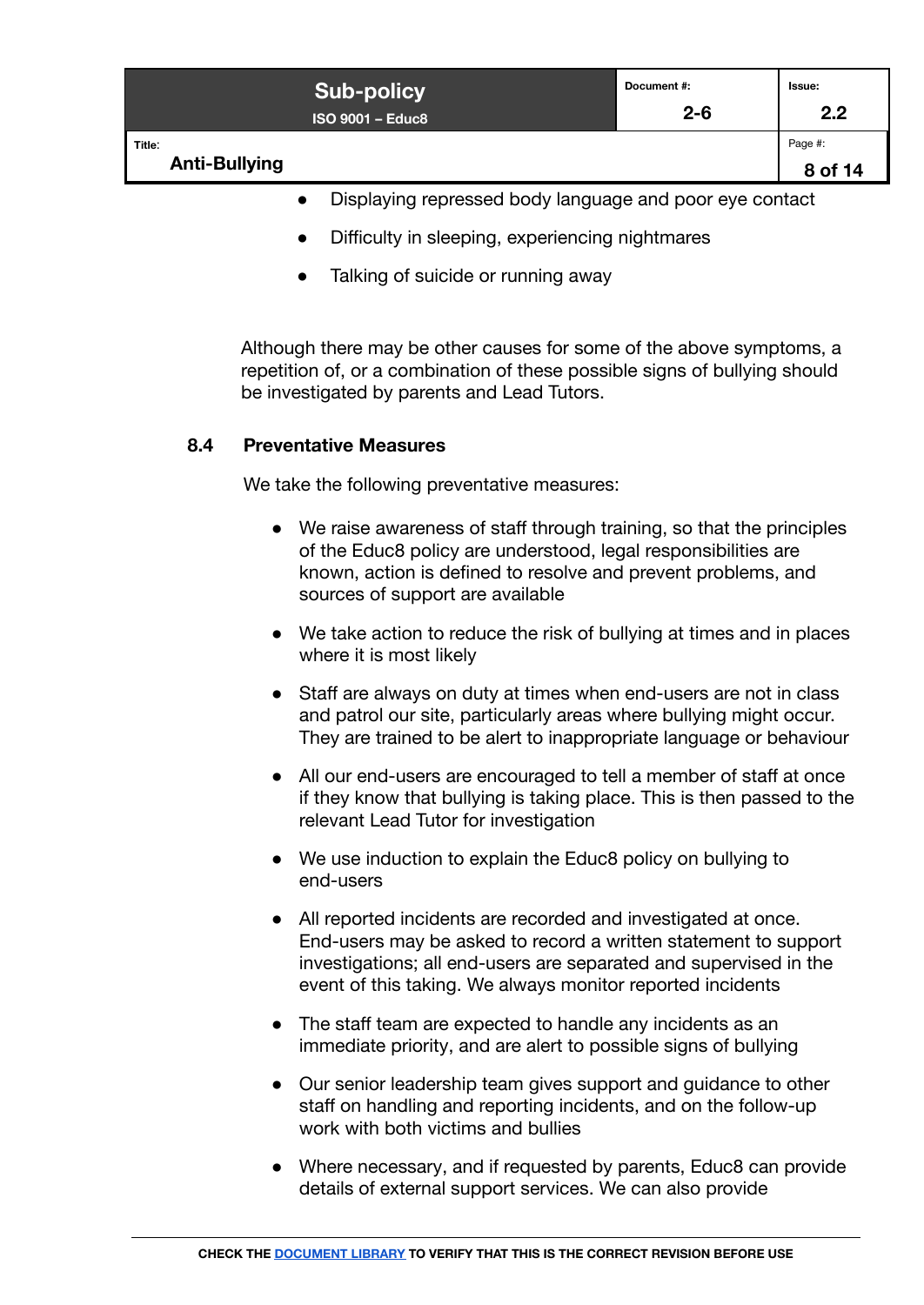|                                | <b>Sub-policy</b><br><b>ISO 9001 - Educ8</b>                                                                                                                                                                                                         | Document #:<br>$2 - 6$ | Issue:<br>2.2      |
|--------------------------------|------------------------------------------------------------------------------------------------------------------------------------------------------------------------------------------------------------------------------------------------------|------------------------|--------------------|
| Title:<br><b>Anti-Bullying</b> |                                                                                                                                                                                                                                                      |                        | Page #:<br>9 of 14 |
|                                | information on useful apps as increasingly this is the platform that<br>resonates with end-users                                                                                                                                                     |                        |                    |
|                                | On the site noticeboard at various locations around the site, such<br>as class rooms, in the wash rooms, advice is displayed on where<br>end-users can seek help. These include details of Childline and the<br>NSPCC and other local support groups |                        |                    |
|                                | • We do not allow initiation/hazing type ceremonies designed to<br>cause pain, anxiety or humiliation                                                                                                                                                |                        |                    |
|                                | We reserve the right to investigate incidents that take place outside<br>our provision hours, on Educ8 visits and trips, and that occur in the<br>vicinity of our end-users                                                                          |                        |                    |
|                                | The policy is available to parents and staff and is presented to<br>recently appointed staff as part of their induction programme.                                                                                                                   |                        |                    |
|                                | We welcome feedback from parents and guardians on the<br>effectiveness of our preventative measures                                                                                                                                                  |                        |                    |
| $\bullet$                      | Our PSHE programme and our Lead Tutor time is structured to give<br>end-users an awareness of their social and moral responsibilities<br>as they progress through our programme                                                                      |                        |                    |
|                                | Our programmes are structured to enforce the message about<br>community involvement and taking care of each other                                                                                                                                    |                        |                    |
|                                | Through discussion we acknowledge the differences between<br>people and the importance of avoiding prejudice-based language                                                                                                                          |                        |                    |
|                                | Vocational lessons, highlight the issue of bullying and reinforce this<br>message by teaching moral and spiritual values that show bullying<br>to be unacceptable by developing social skills                                                        |                        |                    |
|                                | • To ensure all learners have a voice and are heard, regardless of<br>there age, dissability, Race, Religion, gender, sexual orientation<br>and/ or dissability                                                                                      |                        |                    |

## <span id="page-8-0"></span>**8.5 Definition of Cyberbullying**

Mr Bill Belsey, the creator of the web site: <http://www.cyberbullying.org> defined this unpleasant phenomenon in the following terms:

## *"Cyberbullying involves the use of information and communication technologies to support deliberate, repeated,*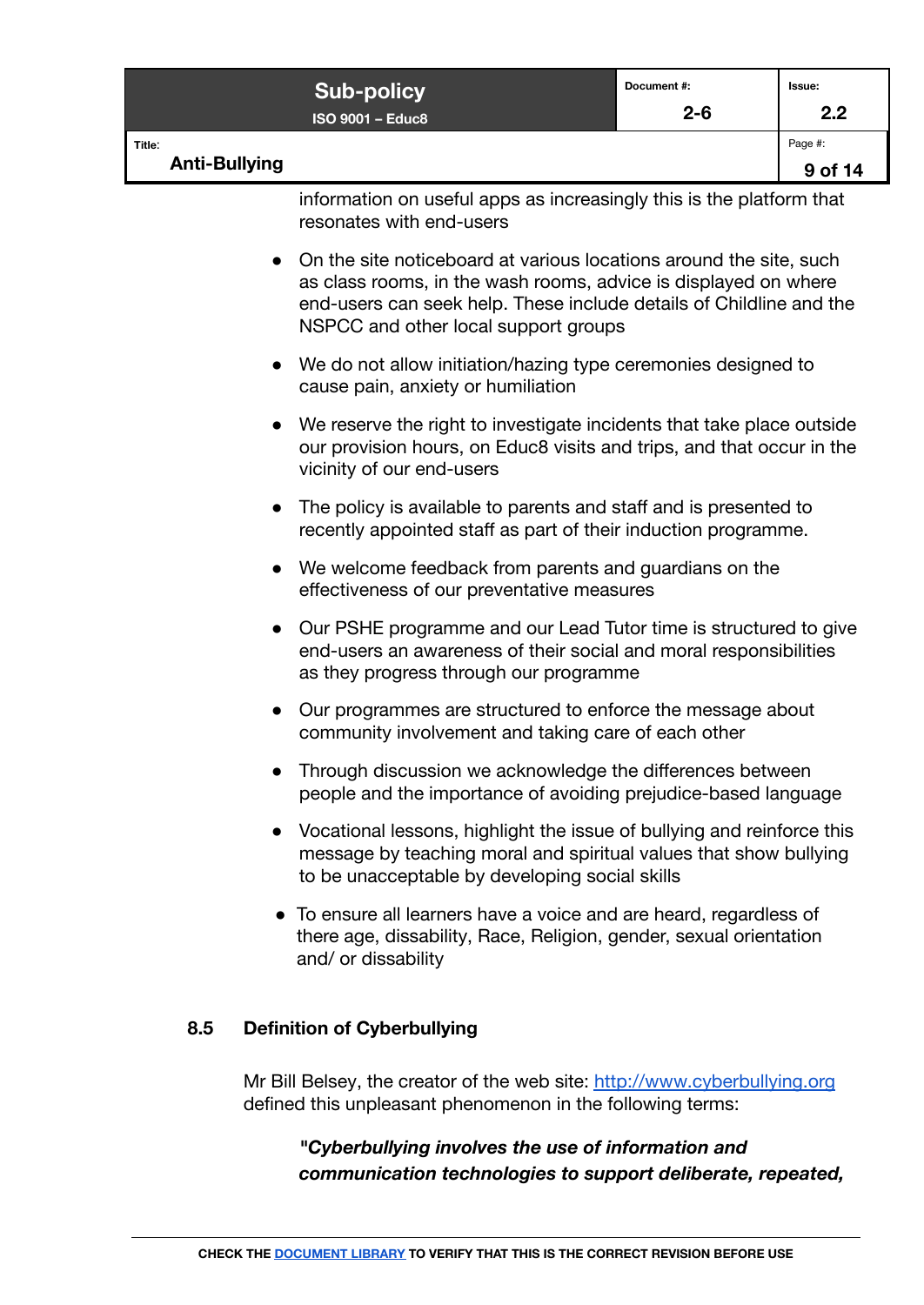| <b>Sub-policy</b>              | Document #: | lssue:              |
|--------------------------------|-------------|---------------------|
| <b>ISO 9001 - Educ8</b>        | $2 - 6$     | 2.2                 |
| Title:<br><b>Anti-Bullying</b> |             | Page #:<br>10 of 14 |

*and hostile behaviour by an individual or group that is intended to harm others."*

Cyberbullying can involve Social Networking Sites, like FaceBook, Instagram and Snapchat, emails and mobile phones, used for SMS messages and on cameras and on-line streaming platforms.

#### <span id="page-9-0"></span>**8.6 Cyberbullying - Preventative Measures**

Educ8 expect all end-users to adhere to its rules for the safe use of the internet (see **[14 Acceptable Use & e-Safety within](https://docs.google.com/document/d/1xlM0sjb8wJUWe5dz5pz_-ZE9FdC-isM6GPzjVFR_WzI/edit#) ICT [Policy](https://docs.google.com/document/d/1xlM0sjb8wJUWe5dz5pz_-ZE9FdC-isM6GPzjVFR_WzI/edit#)**). Certain sites are blocked by antivirus protection and filtering systems, our ICT Manager in conjunction with the pastoral team monitors end-users' use of devices and ICT communications regularly reviewing the security arrangements in place.

With new technology come new levels of risk as well as opportunities, as a provision we aim to raise awareness to the potential risks and the consequences of their media use. Our end-users are taught how to make informed decisions about the use of the internet and appropriate behaviour. We take appropriate action to sanction any poor conduct or risky behaviours with all types of media and any acts of bullying, intimidation, racism, inappropriate language or blackmail will be dealt with, sanctions will vary according to the severity of the act.

In addition to the preventative measures described above, Educ8:

- Offers guidance on cyberbullying which covers blocking and removing contacts and how to report abuse.
- Offers guidance on keeping names, addresses, passwords, mobile phone numbers and other personal details safe.
- Does not allow the use of cameras on mobile phones in washing and changing areas.
- All Learners are issued with their own Educ8 email address and GSuite for Education cloud based Drive.
- Educ8 may impose sanctions on Learners for misuse, or attempted misuse, of the internet (see **[2-3 Behaviour, Discipline](https://docs.google.com/document/d/1GeZccDQNv2Cnh19kuObfsseREYLRitiJISo1flObu8Q/edit) & [Exclusions Policy](https://docs.google.com/document/d/1GeZccDQNv2Cnh19kuObfsseREYLRitiJISo1flObu8Q/edit)**)
- ICT and PSHE lessons include guidance on cyberbullying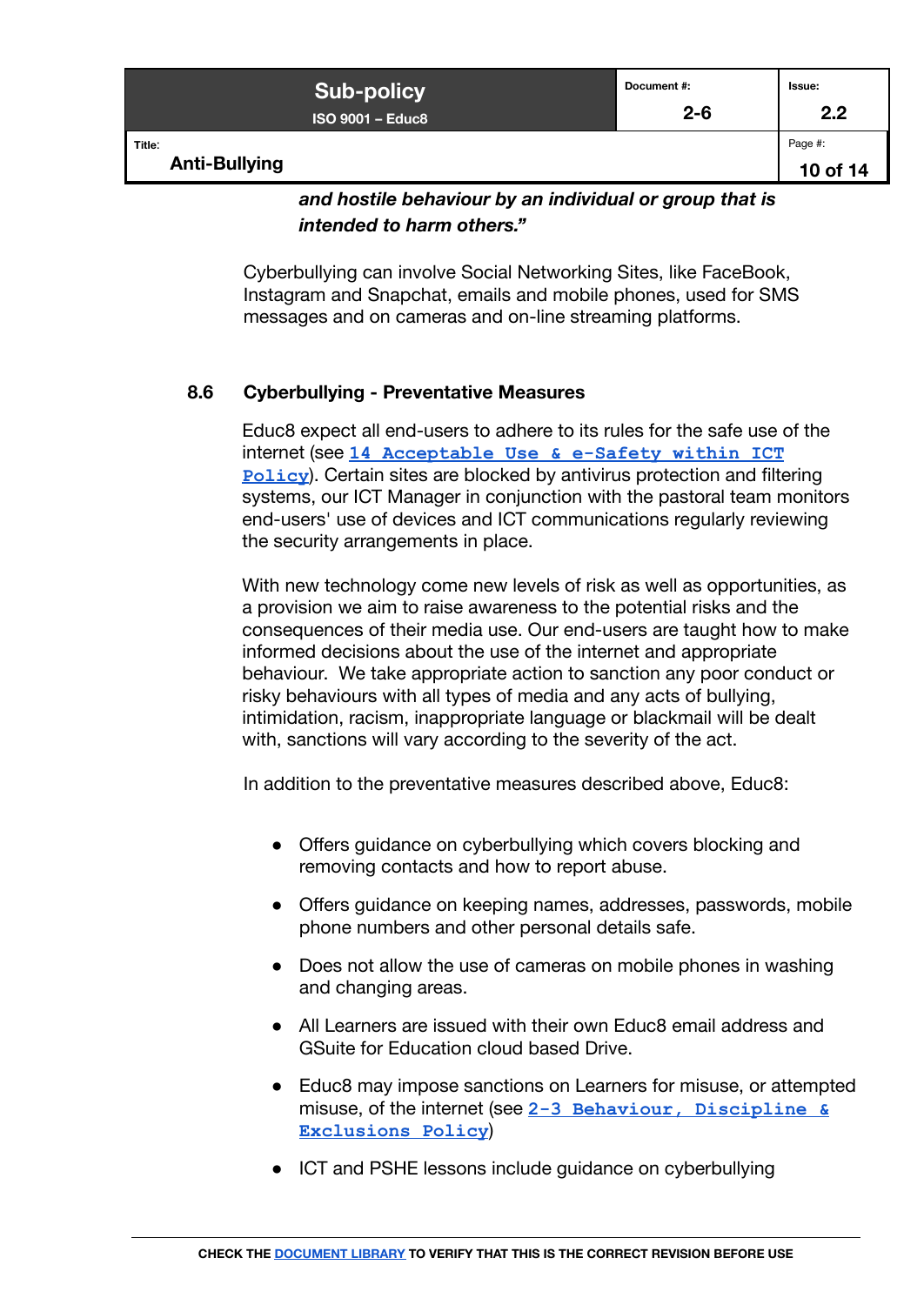|                                | <b>Sub-policy</b>       | Document #: | <b>Issue:</b>       |
|--------------------------------|-------------------------|-------------|---------------------|
|                                | <b>ISO 9001 - Educ8</b> | $2 - 6$     | 2.2                 |
| Title:<br><b>Anti-Bullying</b> |                         |             | Page #:<br>11 of 14 |

#### <span id="page-10-0"></span>**8.7 Procedures for Dealing with Reported Bullying**

If an incident of bullying is reported, including cyber bullying and bullying outside of Educ8, the following procedures are adopted:

- The member of staff to whom it was reported, or who first discovers the situation, will control the situation, reassure and support the end-users involved.
- They will inform the DSL as soon as possible. An Incident report will be raised*. Use* **[F0034SA Incident Report Form \(Alt](https://form.jotformeu.com/91903780331354) [Ed\)](https://form.jotformeu.com/91903780331354)**
- The DSL will calmly explain the range of disciplinary measures that are potentially involved.
- A member of the staff team will interview the victim and perpetrator as soon as possible. They will be interviewed separately and asked to give an account of events in a written statement.
	- It will be made clear why revenge is inappropriate.
	- They will be offered support to develop a strategy in order to help themselves.
	- Witnesses will be required to write and sign an account of the incident which may be helpful to staff as the investigation progresses.
- The incident is recorded and passed to all relevant stakeholders i.e. Referrer/Parent/Guardian.
- Where incidents of Cyberbullying have taken place the Education Act 2011 amended the power in the Education Act 1996 to provide that when an electronic device, such as a mobile phone, has been seized by a member of staff authorised by the DSL or DDSL that staff member can examine data or files, and delete these, where there is good reason to do so. This power applies to all sites and there is no need to have parental consent to search through an end-users mobile phone.
- Dates and details of ongoing situations are logged and the Senior Leadership Team are kept informed. A holistic picture is maintained between different aspects of Educ8 provision such as teaching and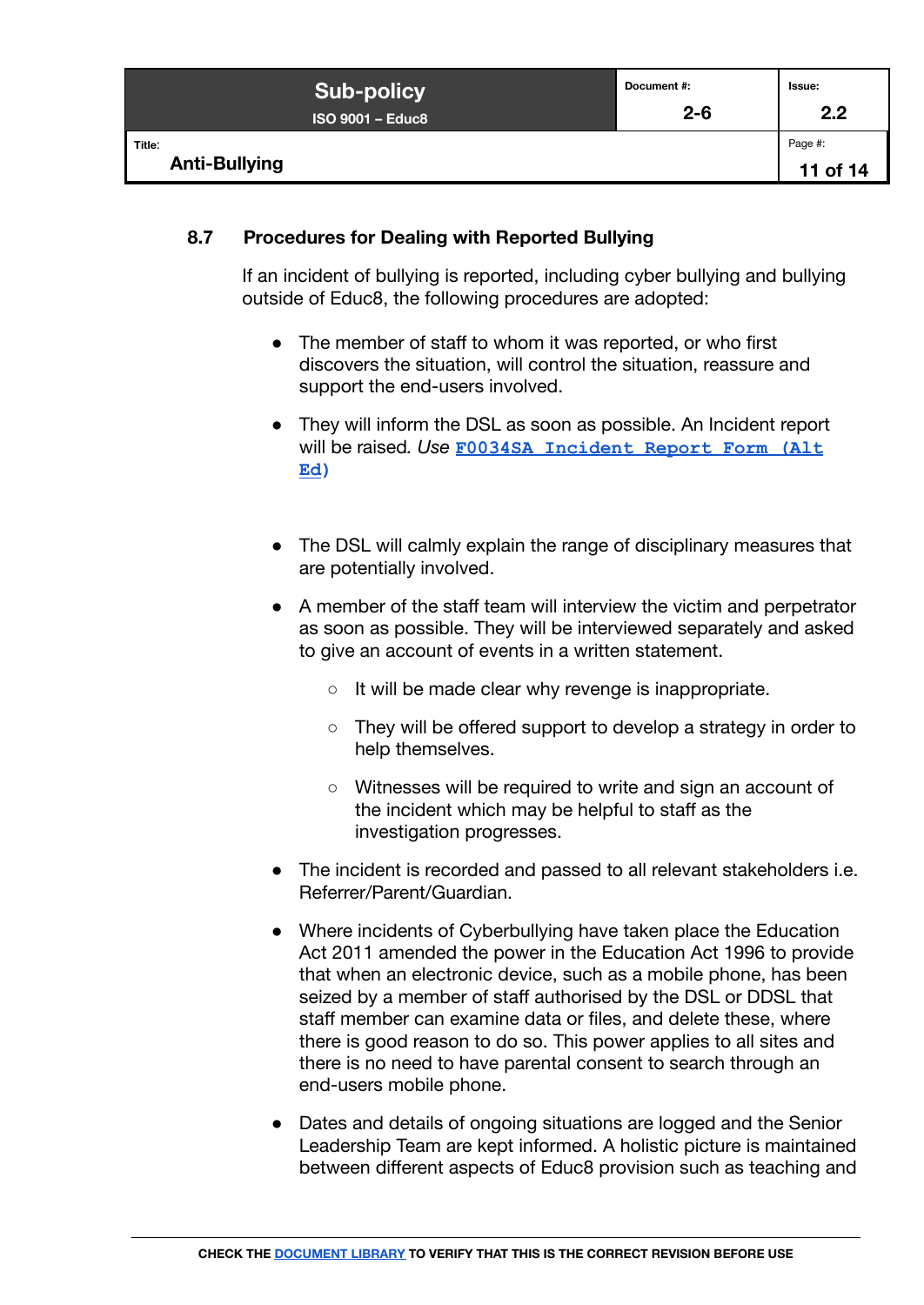|                                                                            | <b>Sub-policy</b><br><b>ISO 9001 - Educ8</b> | Document #:<br>$2 - 6$ | Issue:<br>2.2       |
|----------------------------------------------------------------------------|----------------------------------------------|------------------------|---------------------|
| Title:<br><b>Anti-Bullying</b>                                             |                                              |                        | Page #:<br>12 of 14 |
| health care and the DSL forwards relevant information to all<br>concerned. |                                              |                        |                     |

- All appropriate staff will be informed. In very serious incidents, the Directors will be informed along with the LADO.
- When necessary, the parents/guardians of all parties will be informed and invited into Educ8 to discuss the matter. Their support will be sought.
	- A way forward, including disciplinary sanctions and counselling, will be agreed. It is important to recognise that suitable support is needed both for victims and perpetrators as well as dealing with appropriate disciplinary measures.
	- A meeting involving all the parties, with close staff supervision, could be helpful in developing a strategy for all concerned to close the episode.
	- Those involved will be closely monitored by the DDSL based on site
	- Strong sanctions such as behaviour contracts or exclusion may be necessary in cases of severe and persistent bullying.
- A bullying incident is treated as a child protection concern when there is reasonable cause to believe that a child is suffering, or likely to suffer, significant harm. Should this be the case a **[F0008SA](https://docs.google.com/document/d/1v9iFzYnK2hDrD7u2xF0BxqbYM3eFcehF_GAcGo5tH9U/edit) [Safeguarding Record](https://docs.google.com/document/d/1v9iFzYnK2hDrD7u2xF0BxqbYM3eFcehF_GAcGo5tH9U/edit)** is completed.
- In very serious cases, and only after the DSL has been involved, it may be necessary to make a report to the Police or to Social Services. However, it is the policy of Educ8 to attempt to resolve such issues internally within our own procedures, unless the matter is of such gravity that a criminal prosecution is likely.
- Further agencies to contact for both the victim and perpetrator are provided in Appendix A

#### <span id="page-11-0"></span>**9. Metrics**

The following metrics are applicable to this procedure:

Number of bullying incidents per site per term/academic year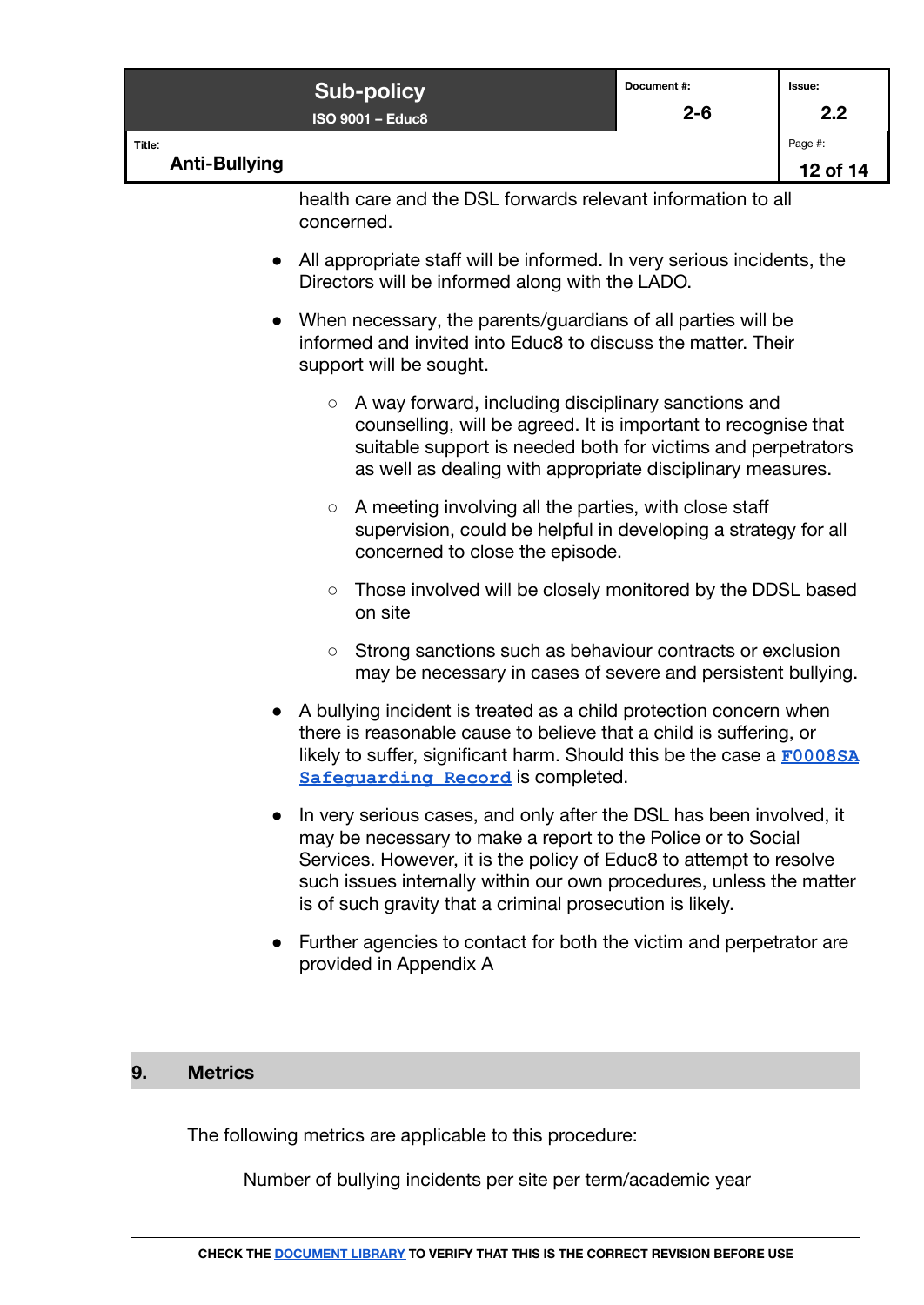| <b>Sub-policy</b>              | Document #: | Issue:              |
|--------------------------------|-------------|---------------------|
| <b>ISO 9001 - Educ8</b>        | $2 - 6$     | 2.2                 |
| Title:<br><b>Anti-Bullying</b> |             | Page #:<br>13 of 14 |

# <span id="page-12-0"></span>**10. Quality Records**

The following Quality Records shall be generated and managed:

| <b>Required Record</b>                             | <b>Custodian</b> |
|----------------------------------------------------|------------------|
| Completed F0031HS General Incident<br>Forms        | <b>DSL</b>       |
| Completed F0034SA Incident Report<br>Form (Alt Ed) | DSL              |
| Completed F0008SA Safeguarding<br>Records          | DSL.             |

## **11. Form(s)/Template(s)**

There following form(s)/template(s) are required for this document:

| <b>Form Number</b> | <b>Title</b>                         |
|--------------------|--------------------------------------|
| F0034SA            | <b>Incident Report Form (Alt Ed)</b> |
| F0031HS            | <b>General Incident Form</b>         |
| <b>F0008SA</b>     | <b>Safequarding Record</b>           |

# <span id="page-12-1"></span>**Appendix A - Contacts**

| Organisation                                  | <b>Telephone</b> | Website                          |
|-----------------------------------------------|------------------|----------------------------------|
| <b>Act Against Bullying</b>                   | 0845 230 2560    | www.actagainstbullying.com       |
| <b>Advisory Centre for Education</b><br>(ACE) | 0207 704 3370    | www.ace-ed.org.uk                |
| Anti-bully                                    | N/A              | www.antibully.org.uk             |
| Anti-Bullying Alliance (ABA)                  | 0207 843 1901    | www.anti-bullyingalliance.org.uk |
| Anti-bullying Network                         | 0131 651 6103    | www.antibullying.net             |